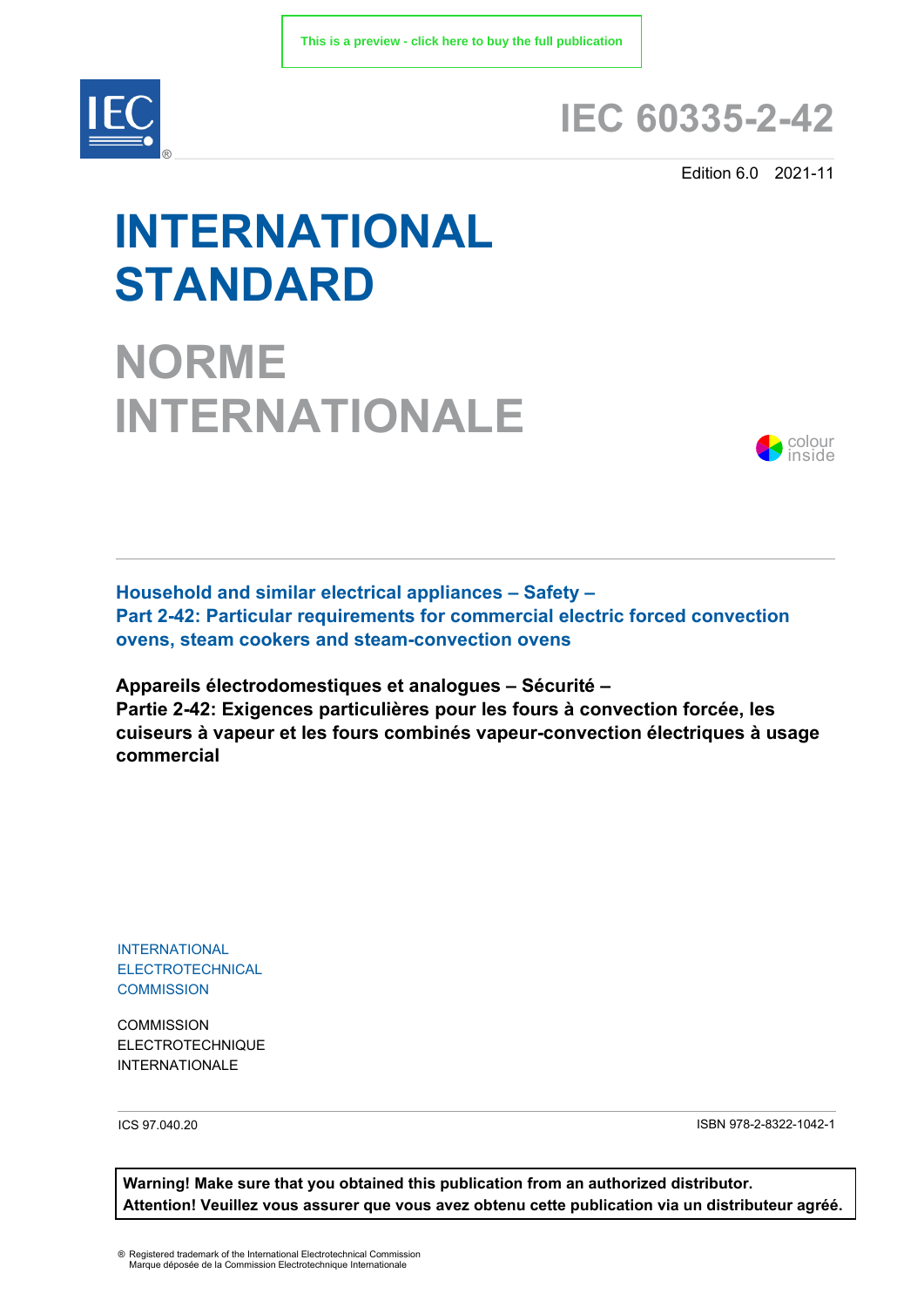$-2-$ 

IEC 60335-2-42:2021 © IEC 2021

# **CONTENTS**

| 1                                                                      |                                                                                        |  |
|------------------------------------------------------------------------|----------------------------------------------------------------------------------------|--|
| 2                                                                      |                                                                                        |  |
| 3                                                                      |                                                                                        |  |
| 4                                                                      |                                                                                        |  |
| 5                                                                      |                                                                                        |  |
| 6                                                                      |                                                                                        |  |
| 7                                                                      |                                                                                        |  |
| 8                                                                      |                                                                                        |  |
| 9                                                                      |                                                                                        |  |
| 10                                                                     |                                                                                        |  |
| 11                                                                     |                                                                                        |  |
| 12                                                                     |                                                                                        |  |
| 13                                                                     |                                                                                        |  |
| 14                                                                     |                                                                                        |  |
| 15                                                                     |                                                                                        |  |
| 16                                                                     |                                                                                        |  |
| 17                                                                     |                                                                                        |  |
| 18                                                                     |                                                                                        |  |
| 19                                                                     |                                                                                        |  |
| 20                                                                     |                                                                                        |  |
| 21                                                                     |                                                                                        |  |
| 22                                                                     |                                                                                        |  |
| 23                                                                     |                                                                                        |  |
| 24                                                                     |                                                                                        |  |
| 25                                                                     |                                                                                        |  |
| 26                                                                     |                                                                                        |  |
| 27                                                                     |                                                                                        |  |
| 28                                                                     |                                                                                        |  |
| 29                                                                     |                                                                                        |  |
| 30                                                                     |                                                                                        |  |
| 31                                                                     |                                                                                        |  |
| 32                                                                     |                                                                                        |  |
|                                                                        |                                                                                        |  |
|                                                                        | Annex B (normative) Battery-operated appliances, separable batteries and detachable    |  |
|                                                                        | Annex P (informative) Guidance for the application of this standard to appliances used |  |
| Annex AA (informative) Appliances intended to be used on board ships36 |                                                                                        |  |
|                                                                        |                                                                                        |  |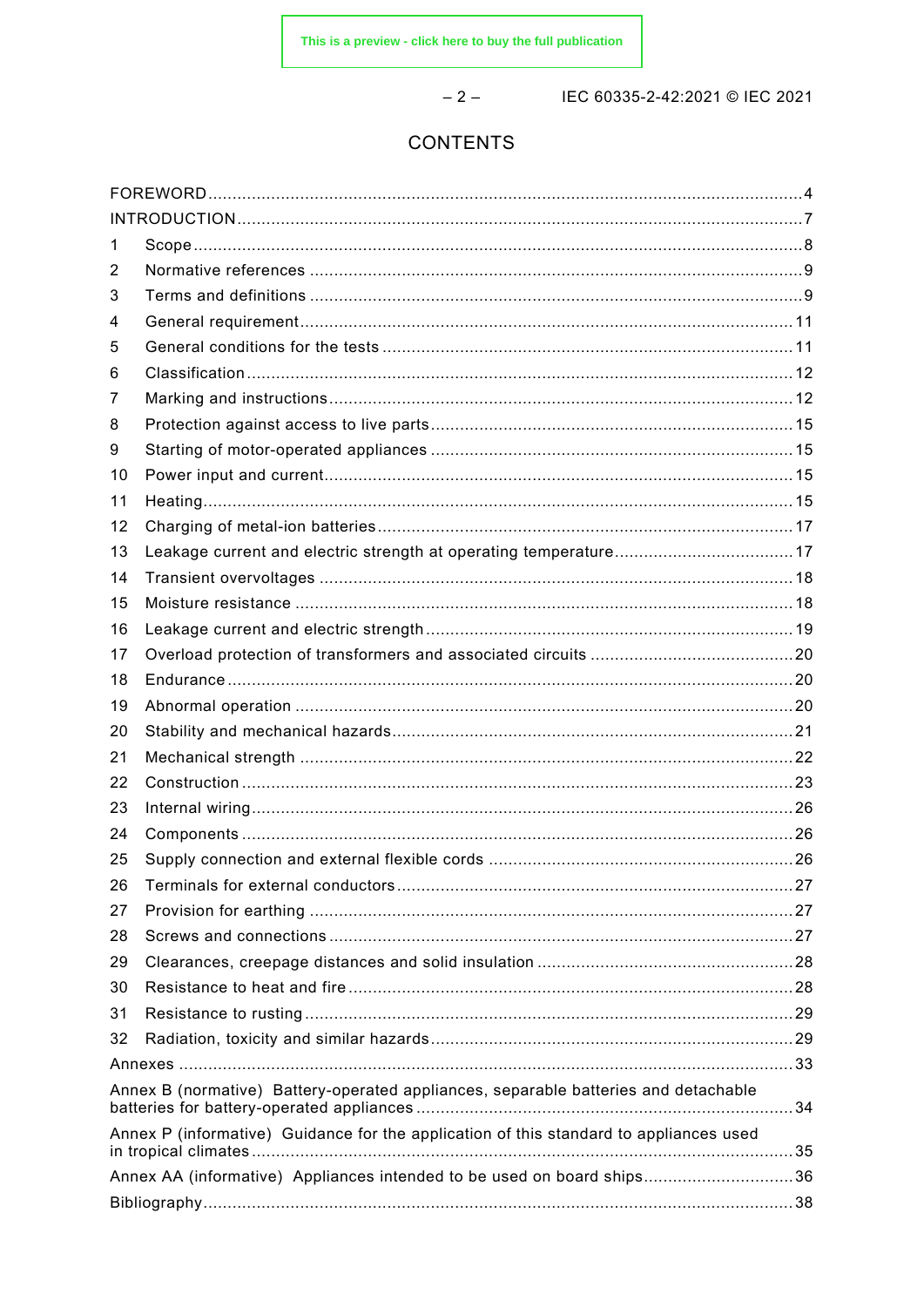IEC 60335-2-42:2021 © IEC 2021 – 3 –

| Figure 103 – Identification of surfaces for temperature measurement 31 |  |
|------------------------------------------------------------------------|--|
|                                                                        |  |

| Table 101 – Maximum temperature rises for specified external accessible surfaces       |  |
|----------------------------------------------------------------------------------------|--|
|                                                                                        |  |
| Table 102 – Assembling torques for screwed connections providing earthing continuity28 |  |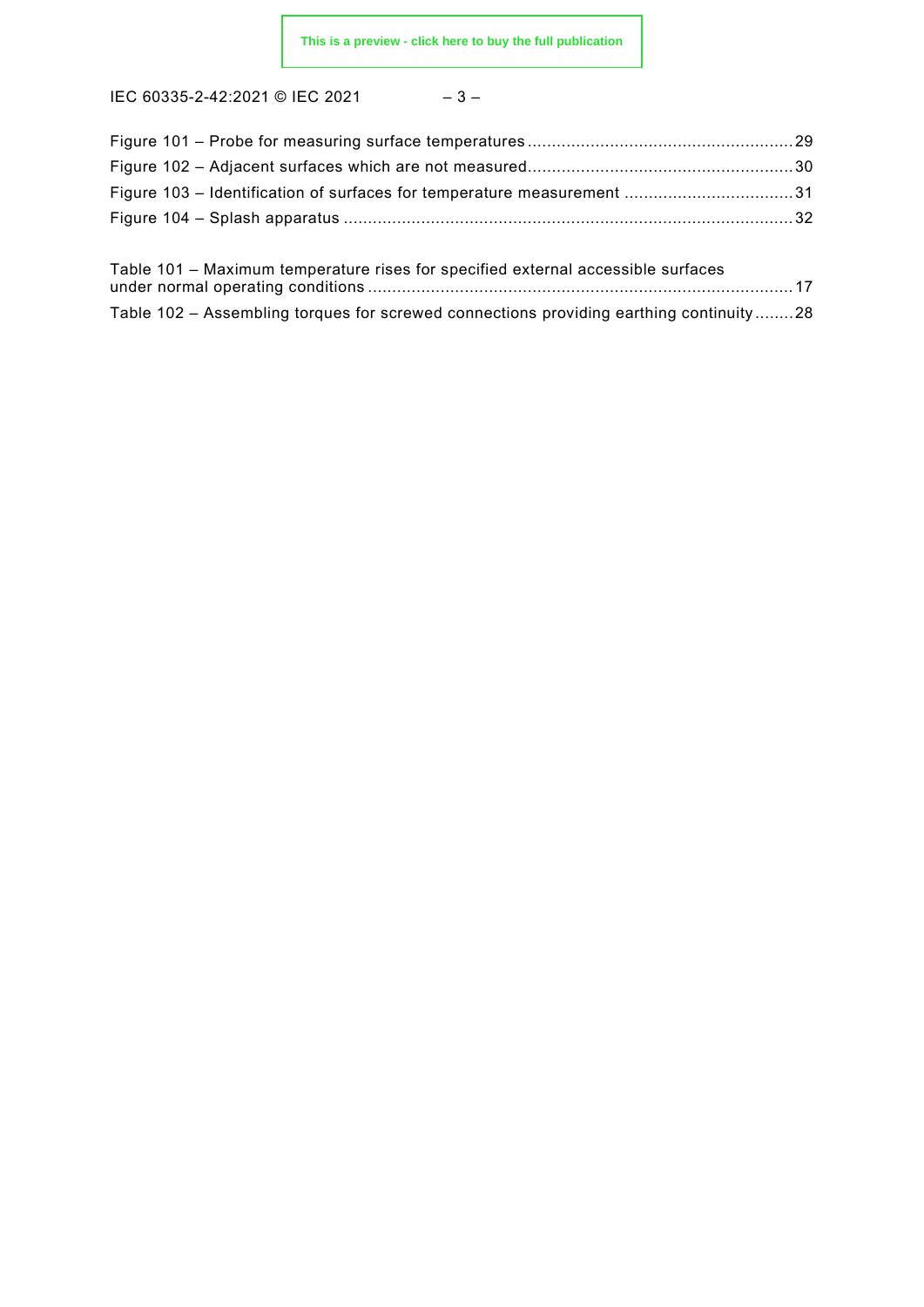**[This is a preview - click here to buy the full publication](https://webstore.iec.ch/publication/67830&preview)**

– 4 – IEC 60335-2-42:2021 © IEC 2021

#### INTERNATIONAL ELECTROTECHNICAL COMMISSION

\_\_\_\_\_\_\_\_\_\_\_\_

# **HOUSEHOLD AND SIMILAR ELECTRICAL APPLIANCES – SAFETY –**

#### **Part 2-42: Particular requirements for commercial electric forced convection ovens, steam cookers and steam-convection ovens**

#### FOREWORD

- <span id="page-3-0"></span>1) The International Electrotechnical Commission (IEC) is a worldwide organization for standardization comprising all national electrotechnical committees (IEC National Committees). The object of IEC is to promote international co-operation on all questions concerning standardization in the electrical and electronic fields. To this end and in addition to other activities, IEC publishes International Standards, Technical Specifications, Technical Reports, Publicly Available Specifications (PAS) and Guides (hereafter referred to as "IEC Publication(s)"). Their preparation is entrusted to technical committees; any IEC National Committee interested in the subject dealt with may participate in this preparatory work. International, governmental and non-governmental organizations liaising with the IEC also participate in this preparation. IEC collaborates closely with the International Organization for Standardization (ISO) in accordance with conditions determined by agreement between the two organizations.
- 2) The formal decisions or agreements of IEC on technical matters express, as nearly as possible, an international consensus of opinion on the relevant subjects since each technical committee has representation from all interested IEC National Committees.
- 3) IEC Publications have the form of recommendations for international use and are accepted by IEC National Committees in that sense. While all reasonable efforts are made to ensure that the technical content of IEC Publications is accurate, IEC cannot be held responsible for the way in which they are used or for any misinterpretation by any end user.
- 4) In order to promote international uniformity, IEC National Committees undertake to apply IEC Publications transparently to the maximum extent possible in their national and regional publications. Any divergence between any IEC Publication and the corresponding national or regional publication shall be clearly indicated in the latter.
- 5) IEC itself does not provide any attestation of conformity. Independent certification bodies provide conformity assessment services and, in some areas, access to IEC marks of conformity. IEC is not responsible for any services carried out by independent certification bodies.
- 6) All users should ensure that they have the latest edition of this publication.
- 7) No liability shall attach to IEC or its directors, employees, servants or agents including individual experts and members of its technical committees and IEC National Committees for any personal injury, property damage or other damage of any nature whatsoever, whether direct or indirect, or for costs (including legal fees) and expenses arising out of the publication, use of, or reliance upon, this IEC Publication or any other IEC Publications.
- 8) Attention is drawn to the Normative references cited in this publication. Use of the referenced publications is indispensable for the correct application of this publication.
- 9) Attention is drawn to the possibility that some of the elements of this IEC Publication may be the subject of patent rights. IEC shall not be held responsible for identifying any or all such patent rights.

IEC 60335-2-42 has been prepared by IEC technical committee 61: Safety of household and similar electrical appliances. It is an International Standard.

This sixth edition cancels and replaces the fifth edition published in 2002, Amendment 1: 2008 and Amendment 2:2017. This edition constitutes a technical revision.

This edition includes the following significant technical changes with respect to the previous edition:

- a) the text has been aligned with IEC 60335-1:2020;
- b) some notes have been converted to normative text, modified or deleted (Clause 1, 7.15, 9.101, 10.1, 11.7, 19.2, 19.7, 20.101, 21.101, 22.101, 22.114, 27.2, 30.101);
- c) exclusion of battery-operated appliances and appliances used in areas open to the public (Clause 1);
- d) clarification of applicable standard for appliances for use by laymen (Clause 1, 7.12);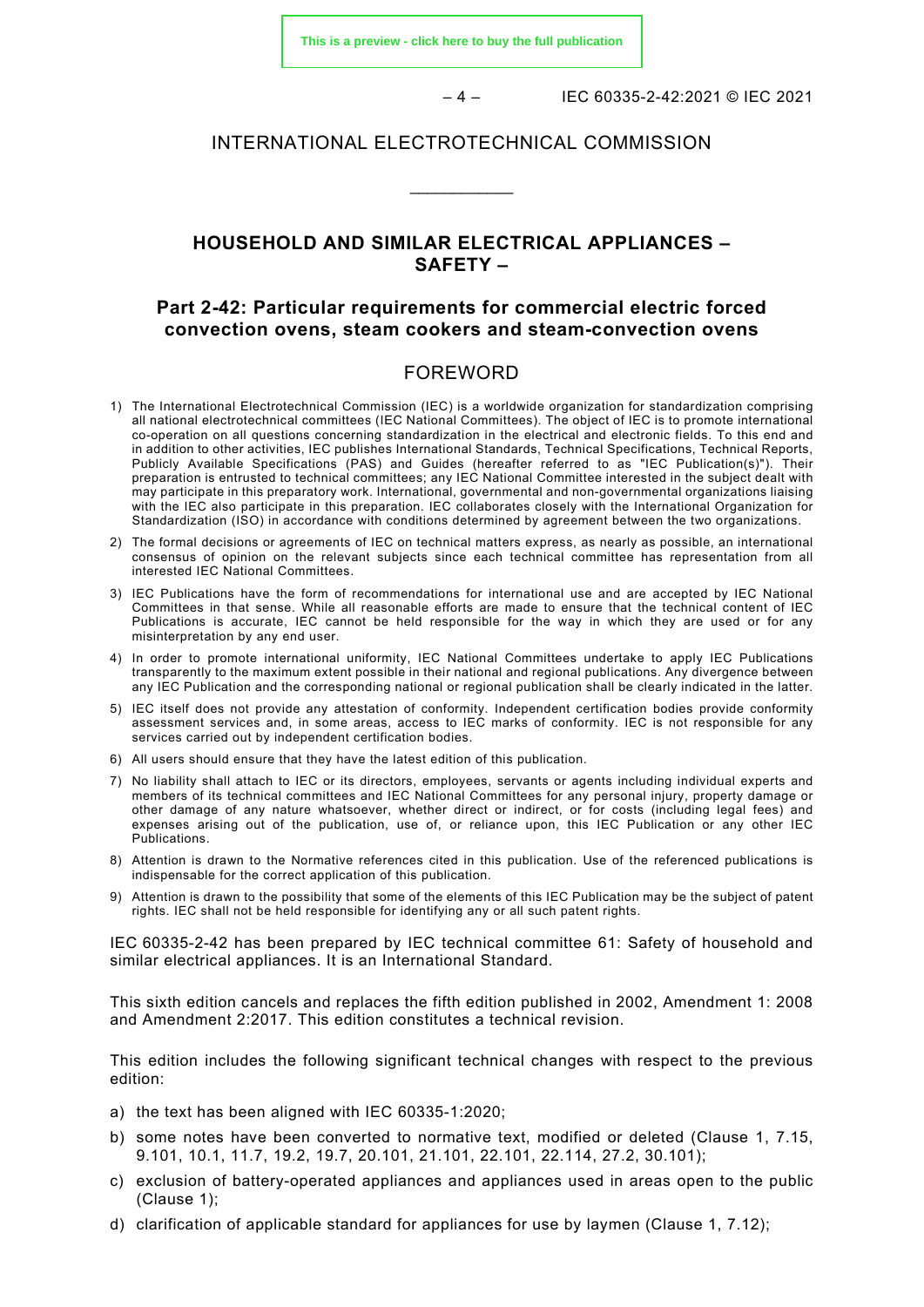IEC 60335-2-42:2021 © IEC 2021 – 5 –

- e) relocation of cleaning instructions from 7.12.1 to 7.12;
- f) clarifications to some test specifications have been made (15.1.1, 15.2, 19.2, 19.7, 23.3, 25.3);
- g) introduction of a symbol to indicate risk of scalding (7.6);
- h) conciliation of the text of IEC 60335-2-42 with other standards under IEC/TC61/MT32.

The text of this International Standard is based on the following documents:

| Draft        | Report on voting |
|--------------|------------------|
| 61/6366/FDIS | 61/6416/RVD      |

Full information on the voting for its approval can be found in the report on voting indicated in the above table.

The language used for the development of this International Standard is English.

This document was drafted in accordance with ISO/IEC Directives, Part 2, and developed in accordance with ISO/IEC Directives, Part 1 and ISO/IEC Directives, IEC Supplement, available at www.iec.ch/members experts/refdocs. The main document types developed by IEC are described in greater detail at [www.iec.ch/standardsdev/publications.](http://www.iec.ch/standardsdev/publications)

A list of all parts in the IEC 60335 series, published under the general title *Household and similar electrical appliances – Safety*, can be found on the IEC website.

This Part 2 is to be used in conjunction with the latest edition of IEC 60335-1 and its amendments unless that edition precludes it; in that case, the latest edition that does not preclude it is used. It was established on the basis of the sixth edition (2020) of that standard.

NOTE 1 When "Part 1" is mentioned in this standard, it refers to IEC 60335-1.

This Part 2 supplements or modifies the corresponding clauses in IEC 60335-1, so as to convert that publication into the IEC standard: Particular requirements for commercial electric forced convection ovens, steam cookers and steam-convection ovens.

When a particular subclause of Part 1 is not mentioned in this Part 2, that subclause applies as far as is reasonable. When this standard states "addition", "modification" or "replacement", the relevant text in Part 1 is to be adapted accordingly.

NOTE 2 The following numbering system is used:

- subclauses, tables and figures that are numbered starting from 101 are additional to those in Part 1;
- unless notes are in a new subclause or involve notes in Part 1, they are numbered starting from 101, including those in a replaced clause or subclause;
- additional annexes are lettered AA, BB, etc.

NOTE 3 The following print types are used:

- requirements: in roman type;
- *test specifications: in italic type;*
- notes: in small roman type.

Words in **bold** in the text are defined in Clause 3. When a definition concerns an adjective, the adjective and the associated noun are also in bold.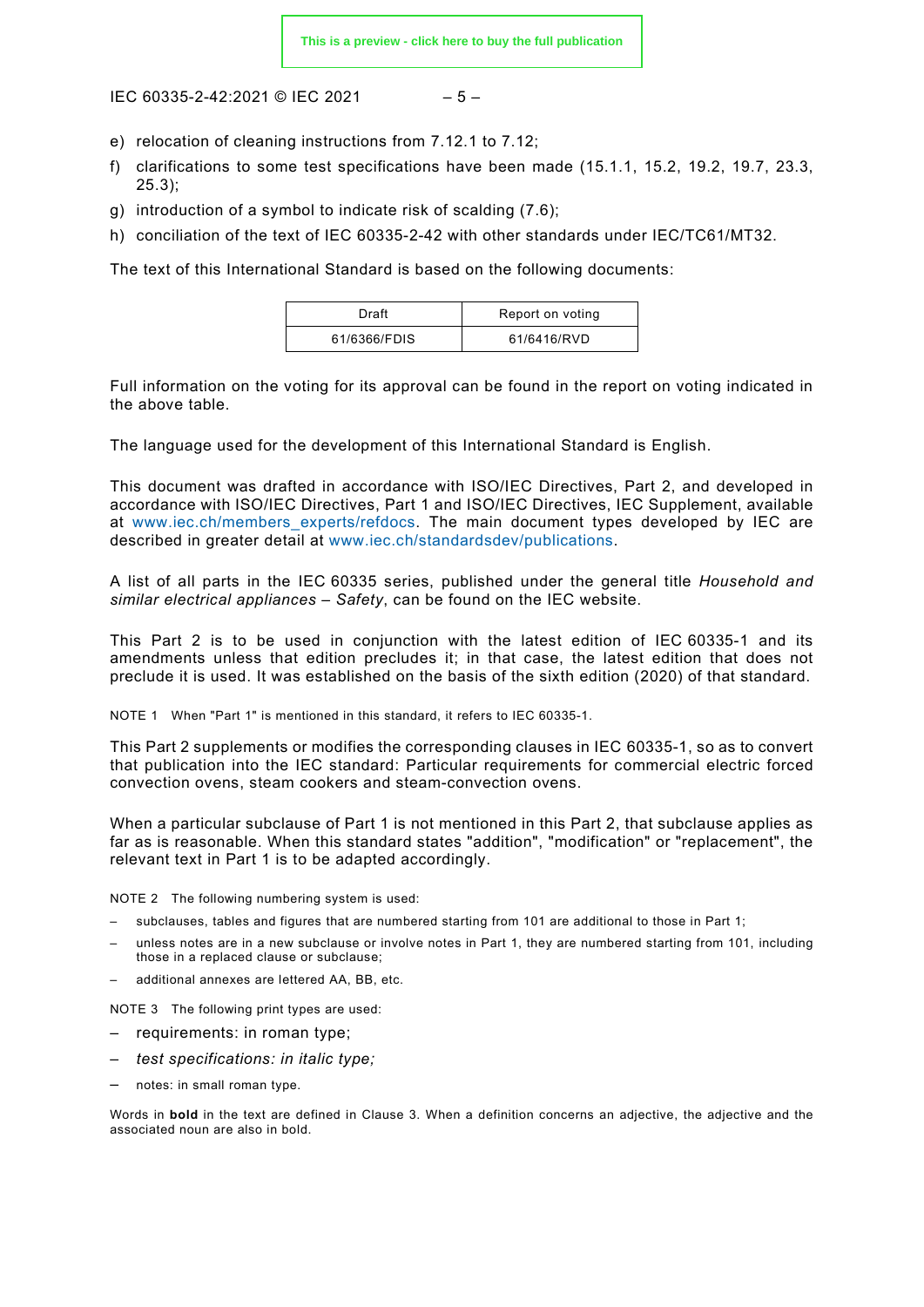– 6 – IEC 60335-2-42:2021 © IEC 2021

The committee has decided that the contents of this document will remain unchanged until the stability date indicated on the IEC website under [webstore.iec.ch](https://webstore.iec.ch/?ref=menu) in the data related to the specific document. At this date, the document will be

- reconfirmed,
- withdrawn,
- replaced by a revised edition, or
- amended.

NOTE 4 The attention of National Committees is drawn to the fact that equipment manufacturers and testing organizations may need a transitional period following publication of a new, amended or revised IEC publication in which to make products in accordance with the new requirements and to equip themselves for conducting new or revised tests.

It is the recommendation of the committee that the content of this publication be adopted for implementation nationally not earlier than 12 months or later than 36 months from the date of publication.

The following differences exist in the countries indicated below.

- 6.1: Class 01 appliances are allowed (Japan).
- 13.2: Leakage current limits are different (Japan).
- 16.2: Leakage current limits are different (Japan).

**IMPORTANT – The "colour inside" logo on the cover page of this document indicates that it contains colours which are considered to be useful for the correct understanding of its contents. Users should therefore print this document using a colour printer.**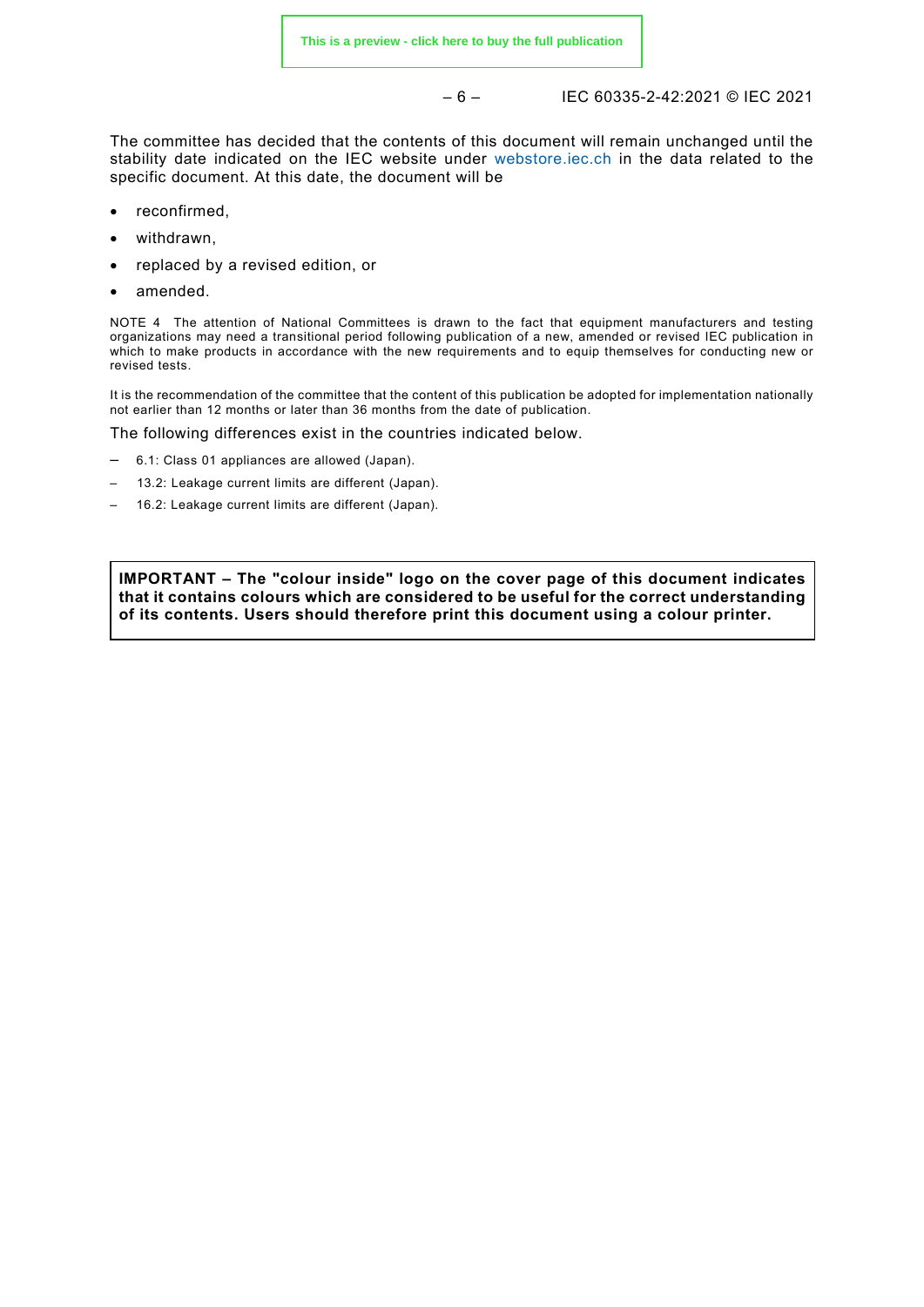<span id="page-6-0"></span>IEC 60335-2-42:2021 © IEC 2021 – 7 –

#### INTRODUCTION

It has been assumed in the drafting of this International Standard that the execution of its provisions is entrusted to appropriately qualified and experienced persons.

Guidance documents concerning the application of the safety requirements for appliances can be accessed via TC 61 supporting documents on the IEC website:

#### <https://www.iec.ch/tc61/supportingdocuments>

This information is given for the convenience of users of this International Standard and does not constitute a replacement for the normative text in this standard.

This standard recognizes the internationally accepted level of protection against hazards such as electrical, mechanical, thermal, fire and radiation of appliances when operated as in normal use taking into account the manufacturer's instructions. It also covers abnormal situations that can be expected in practice and takes into account the way in which electromagnetic phenomena can affect the safe operation of appliances.

This standard takes into account the requirements of IEC 60364 as far as possible so that there is compatibility with the wiring rules when the appliance is connected to the supply mains. However, national wiring rules may differ.

If an appliance within the scope of this standard also incorporates functions that are covered by another Part 2 of IEC 60335, the relevant Part 2 is applied to each function separately, as far as is reasonable. If applicable, the influence of one function on the other is taken into account.

When a Part 2 standard does not include additional requirements to cover hazards dealt with in Part 1, Part 1 applies.

NOTE 1 This means that the technical committees responsible for the Part 2 standards have determined that it is not necessary to specify particular requirements for the appliance in question over and above the general requirements.

This standard is a product family standard dealing with the safety of appliances and takes precedence over horizontal and generic standards covering the same subject.

NOTE 2. Horizontal publications, basic safety publications and group safety publications covering a hazard are not applicable since they have been taken into consideration when developing the general and particular requirements for the IEC 60335 series of standards.

An appliance that complies with the text of this standard will not necessarily be considered to comply with the safety principles of the standard if, when examined and tested, it is found to have other features that impair the level of safety covered by these requirements.

An appliance employing materials or having forms of construction differing from those detailed in the requirements of this standard may be examined and tested according to the intent of the requirements and, if found to be substantially equivalent, may be considered to comply with the standard.

NOTE 3 Standards dealing with non-safety aspects of household appliances are:

- IEC standards published by TC 59 concerning methods for measuring performance;
- CISPR 11, CISPR 14-1 and relevant IEC 61000-3 series standards concerning electromagnetic emissions;
- CISPR 14-2 concerning electromagnetic immunity;
- IEC standards published by TC 111 concerning environmental matters.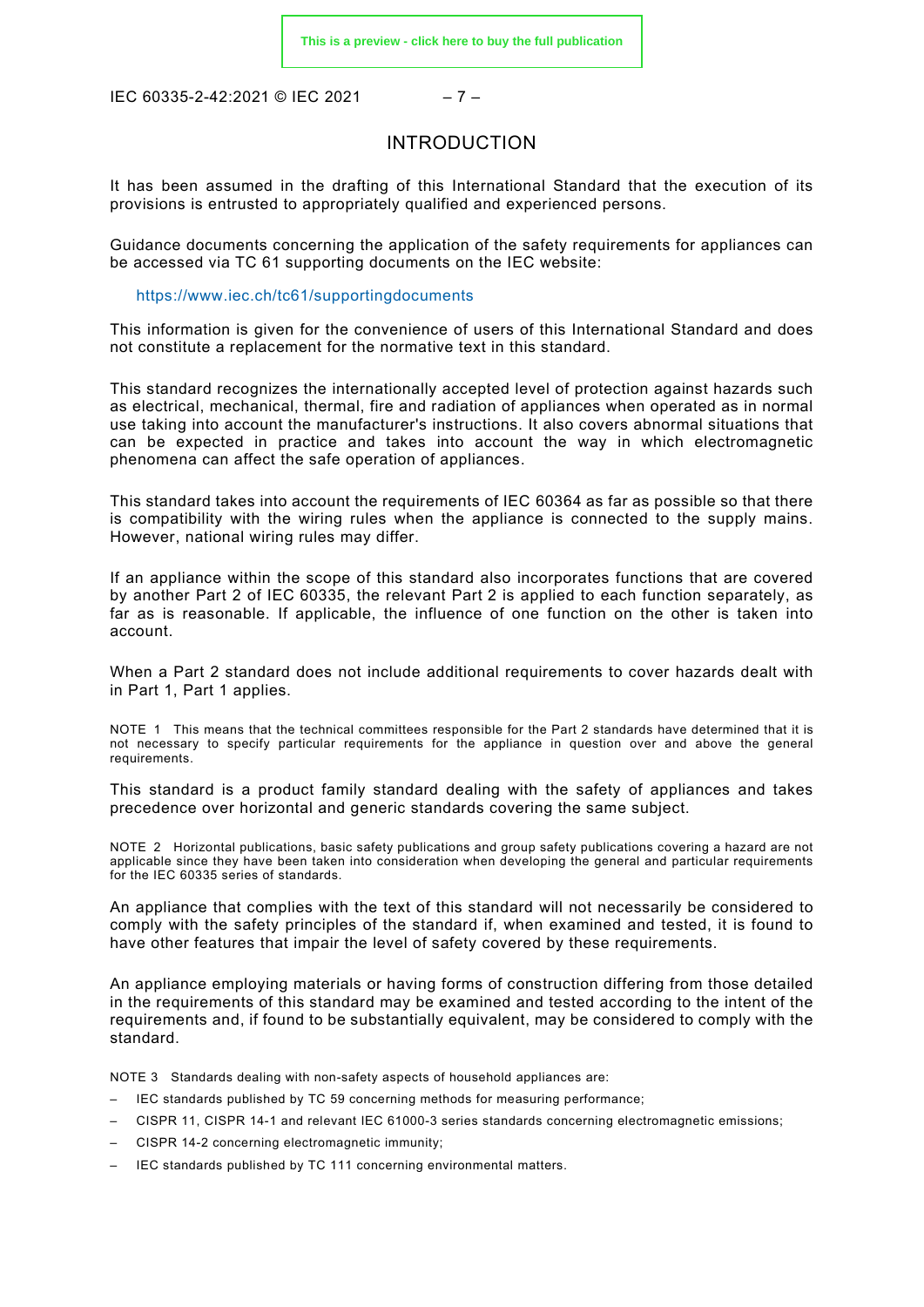– 8 – IEC 60335-2-42:2021 © IEC 2021

# **HOUSEHOLD AND SIMILAR ELECTRICAL APPLIANCES – SAFETY –**

**Part 2-42: Particular requirements for commercial electric forced convection ovens, steam cookers and steam-convection ovens**

#### <span id="page-7-0"></span>**1 Scope**

This clause of Part 1 is replaced by the following.

This part of IEC 60335 deals with the safety of electrically operated commercial **forced convection ovens**, **steam cookers, steam-convection ovens** and, exclusive of any other use, **steam generators**, their **rated voltage** being not more than 250 V for single-phase appliances connected between one phase and neutral and 480 V for other appliances.

These appliances are not intended for household and similar purposes. They are used for commercial processing of food in areas not open to the public, for example in kitchens of restaurants, canteens, hospitals and in commercial enterprises such as bakeries and butcheries.

This standard deals also with electrically operated commercial **forced convection ovens**, **steam cookers**, **steam-convection ovens** intended for use on board ships, for which informative Annex AA is applicable.

The electrical part of appliances making use of other forms of energy is also within the scope of this standard.

As far as is practicable, this standard deals with the common hazards presented by these types of appliances.

Attention is drawn to the fact that:

- for appliances intended to be used in vehicles or on board ships or aircrafts, additional requirements can be necessary;
- in many countries additional requirements are specified by the national health authorities, the national authorities responsible for the protection of labour, the national water supply authorities and similar authorities;
- in many countries additional requirements are specified for pressure appliances.

This standard does not apply to:

- appliances designed exclusively for industrial purposes;
- appliances intended to be used in locations where special conditions prevail, such as the presence of a corrosive or explosive atmosphere (dust, vapour or gas);
- appliances for continuous mass production of food;
- microwave ovens (IEC 60335-2-90);
- **battery-operated appliances**.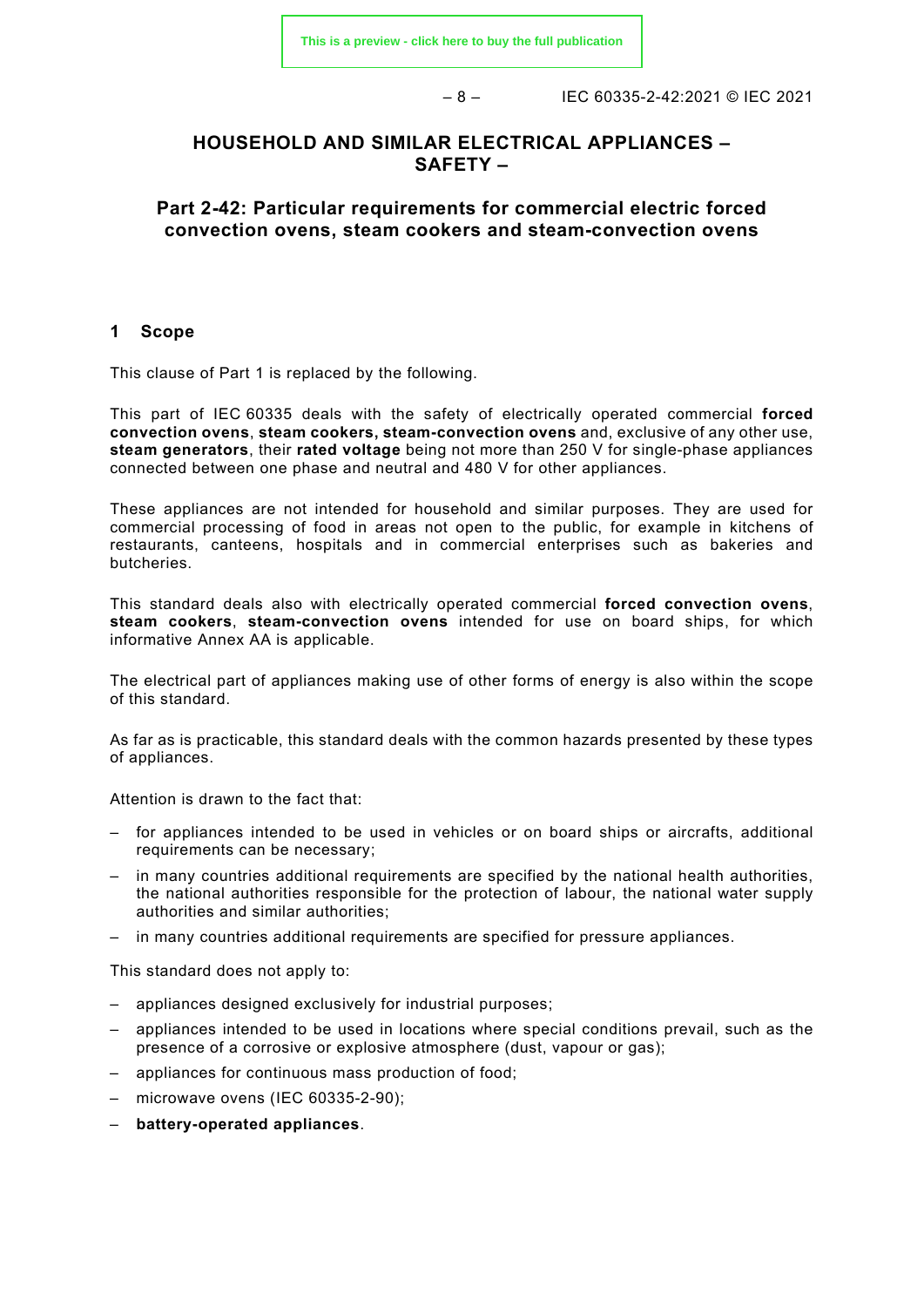IEC 60335-2-42:2021 © IEC 2021 – 9 –

# <span id="page-8-0"></span>**2 Normative references**

This clause of Part 1 is applicable except as follows.

*Addition:*

IEC 60068-2-6*, Environmental testing – Part 2-6: Tests – Test Fc: Vibration (sinusoidal)*

IEC 60068-2-27, *Environmental testing – Part 2-27: Tests – Test Ea and guidance: Shock*

IEC 60068-2-52:2017, *Environmental testing – Part 2: Tests – Test Kb: Salt mist, cyclic (sodium chloride solution)*

IEC 60584-1, *Thermocouples – Part 1: EMF specifications and tolerances* 

ISO 898-1, *Mechanical properties of fasteners made of carbon steel and alloy steel – Part 1: Bolts, screws and studs with specified property classes – Coarse thread and fine pitch thread*

ISO 3506-1, *Fasteners – Mechanical properties of corrosion-resistant stainless steel fasteners – Part 1: Bolts, screws and studs with specified grade and property classes*

ISO 3506-2, *Fasteners – Mechanical properties of corrosion-resistant stainless steel fasteners – Part 2: Nuts with specified grade and property classes*

ISO 3506-3, *Mechanical properties of corrosion-resistant stainless steel fasteners – Part 3: Set screws and similar fasteners not under tensile stress*

<span id="page-8-1"></span>ISO 3506-4, *Mechanical properties of corrosion-resistant stainless steel fasteners – Part 4: Tapping screws*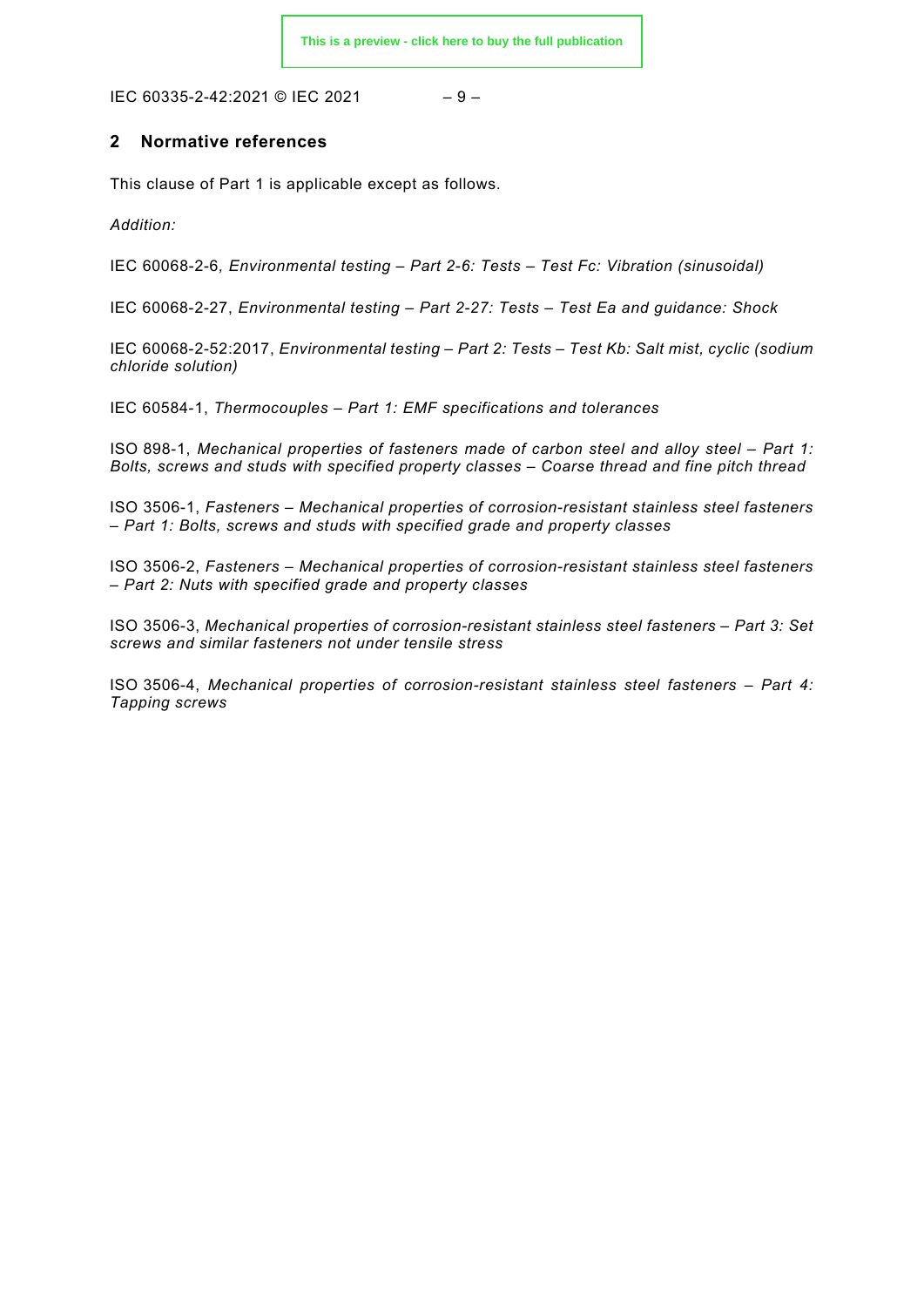$-40-$ 

IEC 60335-2-42:2021 © IEC 2021

# SOMMAIRE

| 1                                                                              |                                                                                       |  |
|--------------------------------------------------------------------------------|---------------------------------------------------------------------------------------|--|
| 2                                                                              |                                                                                       |  |
| 3                                                                              |                                                                                       |  |
| 4                                                                              |                                                                                       |  |
| 5                                                                              |                                                                                       |  |
| 6                                                                              |                                                                                       |  |
| 7                                                                              |                                                                                       |  |
| 8                                                                              |                                                                                       |  |
| 9                                                                              |                                                                                       |  |
| 10                                                                             |                                                                                       |  |
| 11                                                                             |                                                                                       |  |
| 12                                                                             |                                                                                       |  |
| 13                                                                             | Courant de fuite et rigidité diélectrique à la température de régime 56               |  |
| 14                                                                             |                                                                                       |  |
| 15                                                                             |                                                                                       |  |
| 16                                                                             |                                                                                       |  |
| 17                                                                             | Protection contre la surcharge des transformateurs et des circuits associés 58        |  |
| 18                                                                             |                                                                                       |  |
| 19                                                                             |                                                                                       |  |
| 20                                                                             |                                                                                       |  |
| 21                                                                             |                                                                                       |  |
| 22                                                                             |                                                                                       |  |
| 23                                                                             |                                                                                       |  |
| 24                                                                             |                                                                                       |  |
| 25                                                                             |                                                                                       |  |
| 26                                                                             |                                                                                       |  |
| 27                                                                             |                                                                                       |  |
| 28                                                                             |                                                                                       |  |
| 29                                                                             |                                                                                       |  |
| 30                                                                             |                                                                                       |  |
| 31                                                                             |                                                                                       |  |
| 32                                                                             |                                                                                       |  |
|                                                                                |                                                                                       |  |
|                                                                                | Annexe B (normative) Appareils alimentés par batteries, batteries séparables et       |  |
|                                                                                | Annexe P (informative) Lignes directrices pour l'application de la présente norme aux |  |
| Annexe AA (informative) Appareils destinés à être utilisés à bord de navires75 |                                                                                       |  |
|                                                                                |                                                                                       |  |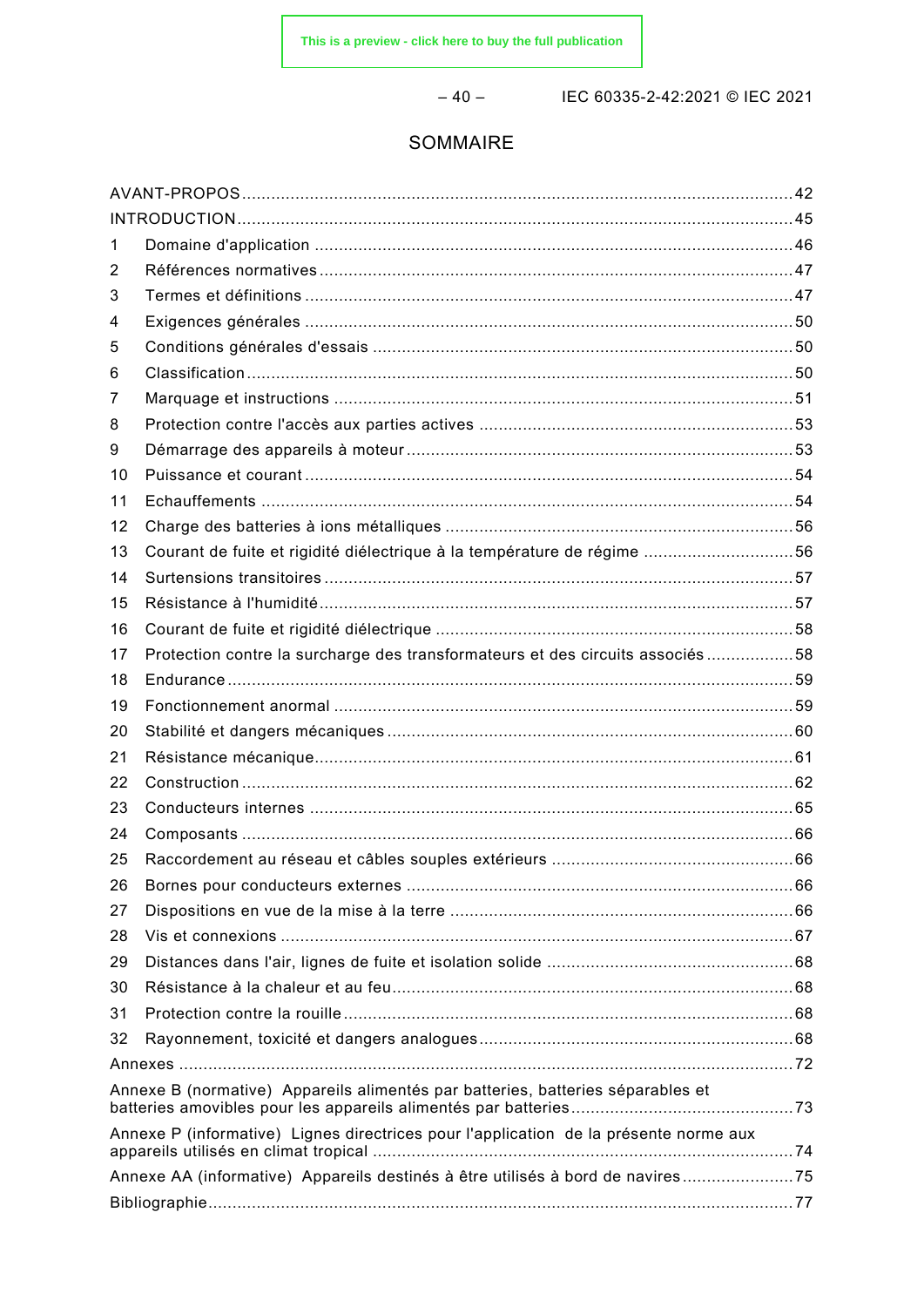IEC 60335-2-42:2021 © IEC 2021 – 41 –

| Tableau 101 - Echauffements maximaux pour les surfaces accessibles extérieures |  |
|--------------------------------------------------------------------------------|--|

| Tableau 102 - Couples d'assemblage pour les connexions vissées qui assurent la |  |
|--------------------------------------------------------------------------------|--|
|                                                                                |  |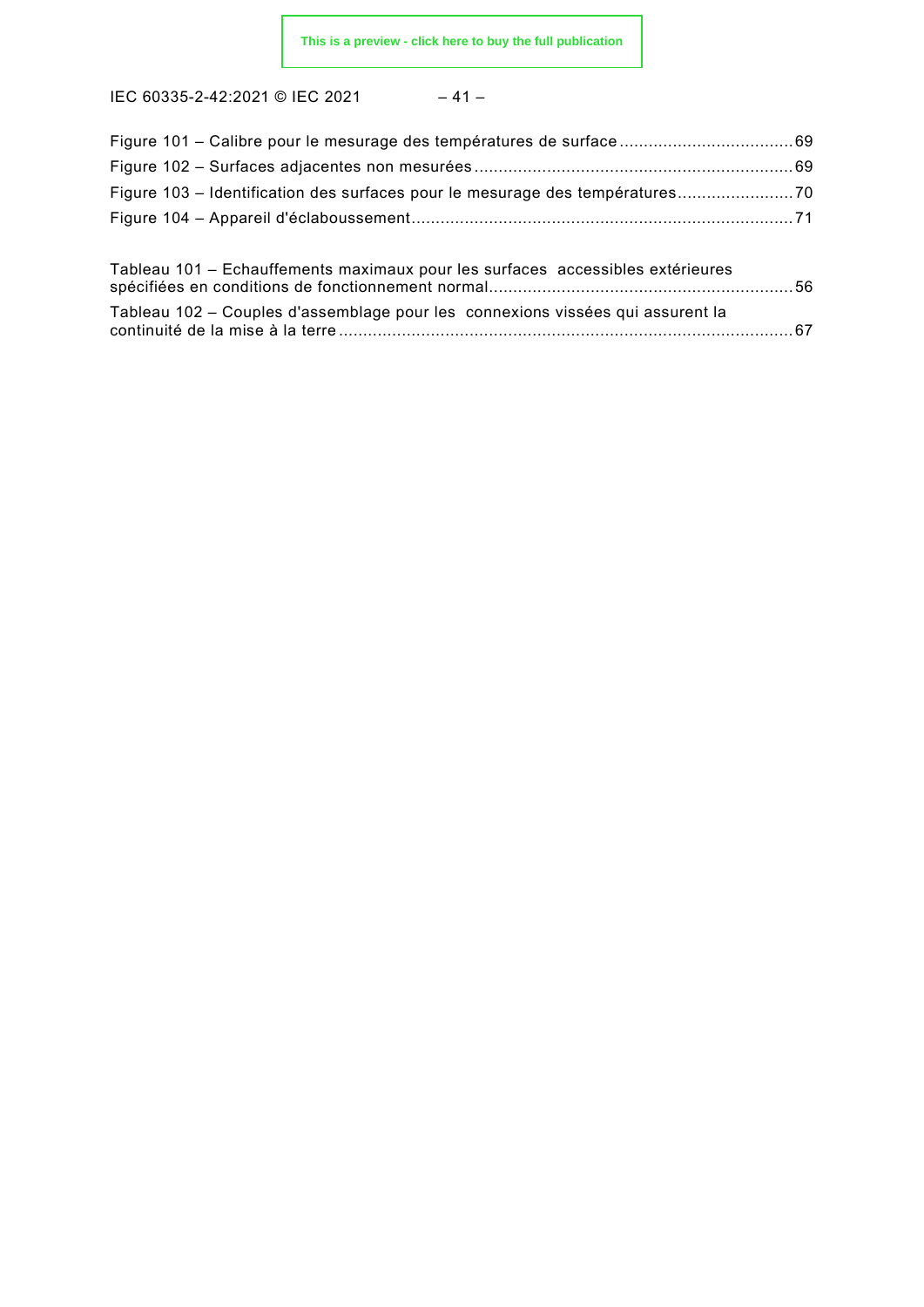**[This is a preview - click here to buy the full publication](https://webstore.iec.ch/publication/67830&preview)**

– 42 – IEC 60335-2-42:2021 © IEC 2021

#### COMMISSION ÉLECTROTECHNIQUE INTERNATIONALE

\_\_\_\_\_\_\_\_\_\_\_\_

# **APPAREILS ÉLECTRODOMESTIQUES ET ANALOGUES – SÉCURITÉ –**

# **Partie 2-42: Exigences particulières pour les fours à convection forcée, les cuiseurs à vapeur et les fours combinés vapeur-convection électriques à usage commercial**

# AVANT-PROPOS

- <span id="page-11-0"></span>1) La Commission Electrotechnique Internationale (IEC) est une organisation mondiale de normalisation composée de l'ensemble des comités électrotechniques nationaux (Comités nationaux de l'IEC). L'IEC a pour objet de favoriser la coopération internationale pour toutes les questions de normalisation dans les domaines de l'électricité et de l'électronique. A cet effet, l'IEC – entre autres activités – publie des Normes internationales, des Spécifications techniques, des Rapports techniques, des Spécifications accessibles au public (PAS) et des Guides (ci-après dénommés "Publication(s) de l'IEC"). Leur élaboration est confiée à des comités d'études, aux travaux desquels tout Comité national intéressé par le sujet traité peut participer. Les organisations internationales, gouvernementales et non gouvernementales, en liaison avec l'IEC, participent également aux travaux. L'IEC collabore étroitement avec l'Organisation Internationale de Normalisation (ISO), selon des conditions fixées par accord entre les deux organisations.
- 2) Les décisions ou accords officiels de l'IEC concernant les questions techniques représentent, dans la mesure du possible, un accord international sur les sujets étudiés, étant donné que les Comités nationaux de l'IEC intéressés sont représentés dans chaque comité d'études.
- 3) Les Publications de l'IEC se présentent sous la forme de recommandations internationales et sont agréées comme telles par les Comités nationaux de l'IEC. Tous les efforts raisonnables sont entrepris afin que l'IEC s'assure de l'exactitude du contenu technique de ses publications; l'IEC ne peut pas être tenue responsable de l'éventuelle mauvaise utilisation ou interprétation qui en est faite par un quelconque utilisateur final.
- 4) Dans le but d'encourager l'uniformité internationale, les Comités nationaux de l'IEC s'engagent, dans toute la mesure possible, à appliquer de façon transparente les Publications de l'IEC dans leurs publications nationales et régionales. Toutes divergences entre toutes Publications de l'IEC et toutes publications nationales ou régionales correspondantes doivent être indiquées en termes clairs dans ces dernières.
- 5) L'IEC elle-même ne fournit aucune attestation de conformité. Des organismes de certification indépendants fournissent des services d'évaluation de conformité et, dans certains secteurs, accèdent aux marques de conformité de l'IEC. L'IEC n'est responsable d'aucun des services effectués par les organismes de certification indépendants.
- 6) Tous les utilisateurs doivent s'assurer qu'ils sont en possession de la dernière édition de cette publication.
- 7) Aucune responsabilité ne doit être imputée à l'IEC, à ses administrateurs, employés, auxiliaires ou mandataires, y compris ses experts particuliers et les membres de ses comités d'études et des Comités nationaux de l'IEC, pour tout préjudice causé en cas de dommages corporels et matériels, ou de tout autre dommage de quelque nature que ce soit, directe ou indirecte, ou pour supporter les coûts (y compris les frais de justice) et les dépenses découlant de la publication ou de l'utilisation de cette Publication de l'IEC ou de toute autre Publication de l'IEC, ou au crédit qui lui est accordé.
- 8) L'attention est attirée sur les références normatives citées dans cette publication. L'utilisation de publications référencées est obligatoire pour une application correcte de la présente publication.
- 9) L'attention est attirée sur le fait que certains des éléments de la présente Publication de l'IEC peuvent faire l'objet de droits de brevet. L'IEC ne saurait être tenue pour responsable de ne pas avoir identifié de tels droits de brevets.

L'IEC 60335-2-42 a été établie par le comité d'études 61 de l'IEC: Sécurité des appareils électrodomestiques et analogues. Il s'agit d'une Norme internationale.

Cette sixième édition annule et remplace la cinquième édition parue en 2002, l'Amendement 1:2008 et l'Amendement 2:2017. Cette édition constitue une révision technique.

Cette édition inclut les modifications techniques majeures suivantes par rapport à l'édition précédente:

a) alignement du texte sur l'IEC 60335-1:2020;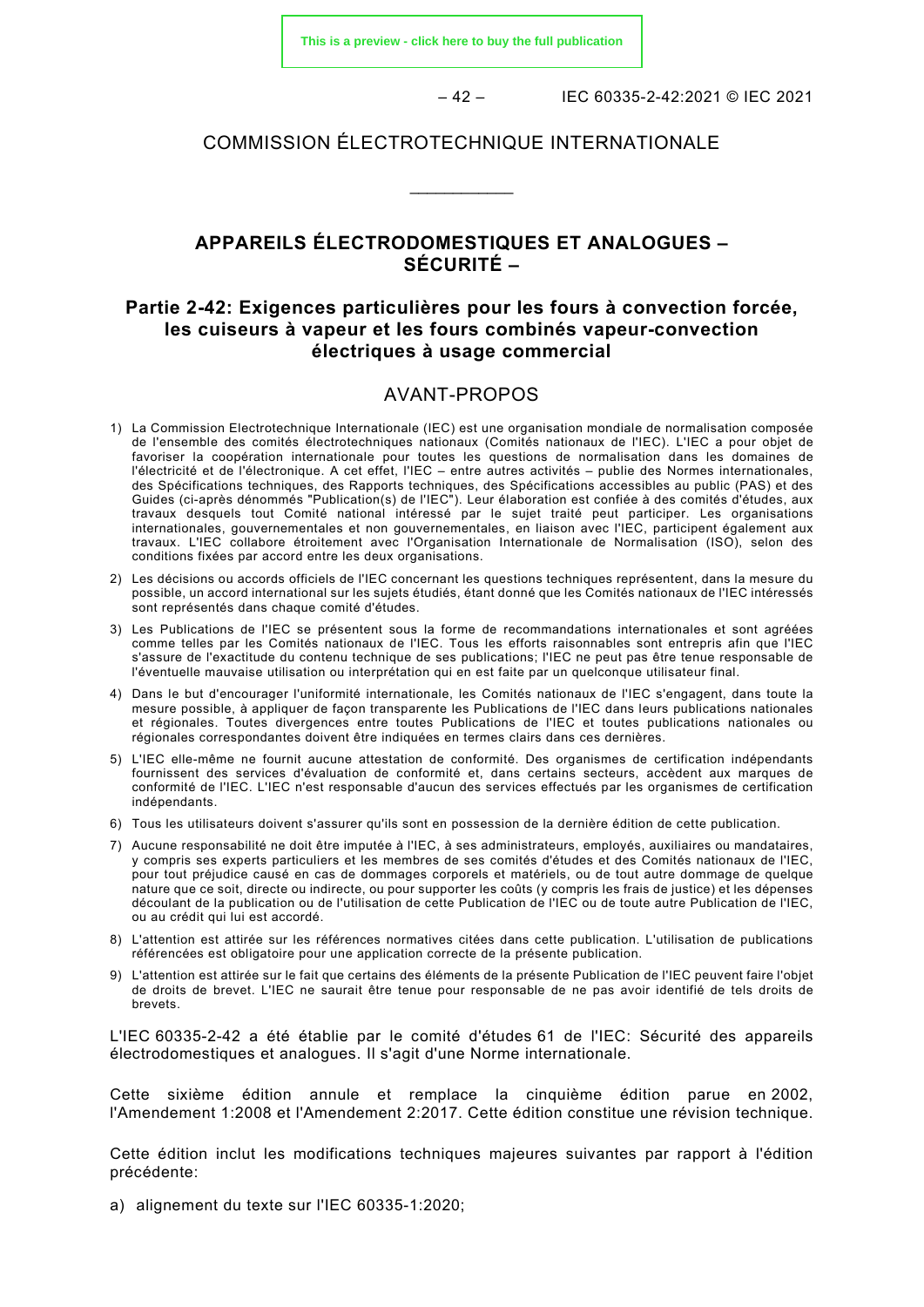IEC 60335-2-42:2021 © IEC 2021

$$
-43-
$$

- b) conversion en texte normatif, modification ou suppression de certaines notes (Article 1, 7.15, 9.101, 10.1, 11.7, 19.2, 19.7, 20.101, 21.101, 22.101, 22.114, 27.2, 30.101);
- c) exclusion des appareils alimentés par batteries et des appareils utilisés dans des lieux ouverts au public (Article 1);
- d) clarification de la norme applicable aux appareils destinés à être utilisés par des usagers non avertis (Article 1, 7.12);
- e) déplacement des instructions pour le nettoyage du 7.12.1 au 7.12;
- f) clarification de certaines modalités d'essai (15.1.1, 15.2, 19.2, 19.7, 23.3, 25.3);
- g) ajout d'un symbole pour indiquer le risque de brûlure (7.6);
- h) alignement du texte de l'IEC 60335-2-42 sur d'autres normes sous l'IEC/TC61/MT32.

Le texte de cette Norme internationale est issu des documents suivants:

| Projet       | Rapport de vote |
|--------------|-----------------|
| 61/6366/FDIS | 61/6416/RVD     |

Le rapport de vote indiqué dans le tableau ci-dessus donne toute information sur le vote ayant abouti à son approbation.

La langue employée pour l'élaboration de cette Norme internationale est l'anglais.

Le présent document a été rédigé selon les Directives ISO/IEC, Partie 2, il a été développé selon les Directives ISO/IEC, Partie 1 et les Directives ISO/IEC, Supplément IEC, disponibles sous www.iec.ch/members experts/refdocs. Les principaux types de documents développés par l'IEC sont décrits plus en détail sous [www.iec.ch/standardsdev/publications.](http://www.iec.ch/standardsdev/publications)

Une liste de toutes les parties de la série IEC 60335, publiées sous le titre général *Appareils électrodomestiques et analogues – Sécurité*, se trouve sur le site web de l'IEC.

La présente Partie 2 doit être utilisée conjointement avec la dernière édition de l'IEC 60335-1 et ses amendements, sauf si cette édition l'exclut. Dans ce cas, la dernière édition qui n'exclut pas la présente Partie 2 est utilisée. Elle a été établie sur la base de la sixième édition (2020) de cette norme.

NOTE 1 L'expression "la Partie 1" utilisée dans la présente norme fait référence à l'IEC 60335-1.

La présente Partie 2 complète ou modifie les articles correspondants de l'IEC 60335-1, de façon à transformer cette publication en norme IEC: Exigences particulières pour les fours à convection forcée, les cuiseurs à vapeur et les fours combinés vapeur-convection électriques à usage commercial.

Lorsqu'un paragraphe particulier de la Partie 1 n'est pas mentionné dans cette Partie 2, ce paragraphe s'applique pour autant que cela soit raisonnable. Lorsque la présente norme mentionne "addition", "modification" ou "remplacement", le texte correspondant de la Partie 1 doit être adapté en conséquence.

NOTE 2 Le système de numérotation suivant est utilisé:

- les paragraphes, tableaux et figures qui s'ajoutent à ceux de la Partie 1 sont numérotés à partir de 101;
- à l'exception de celles qui sont dans un nouveau paragraphe ou de celles qui concernent des notes de la Partie 1, les notes sont numérotées à partir de 101, y compris celles des articles ou paragraphes qui sont remplacés;
- les annexes qui sont ajoutées sont désignées AA, BB, etc.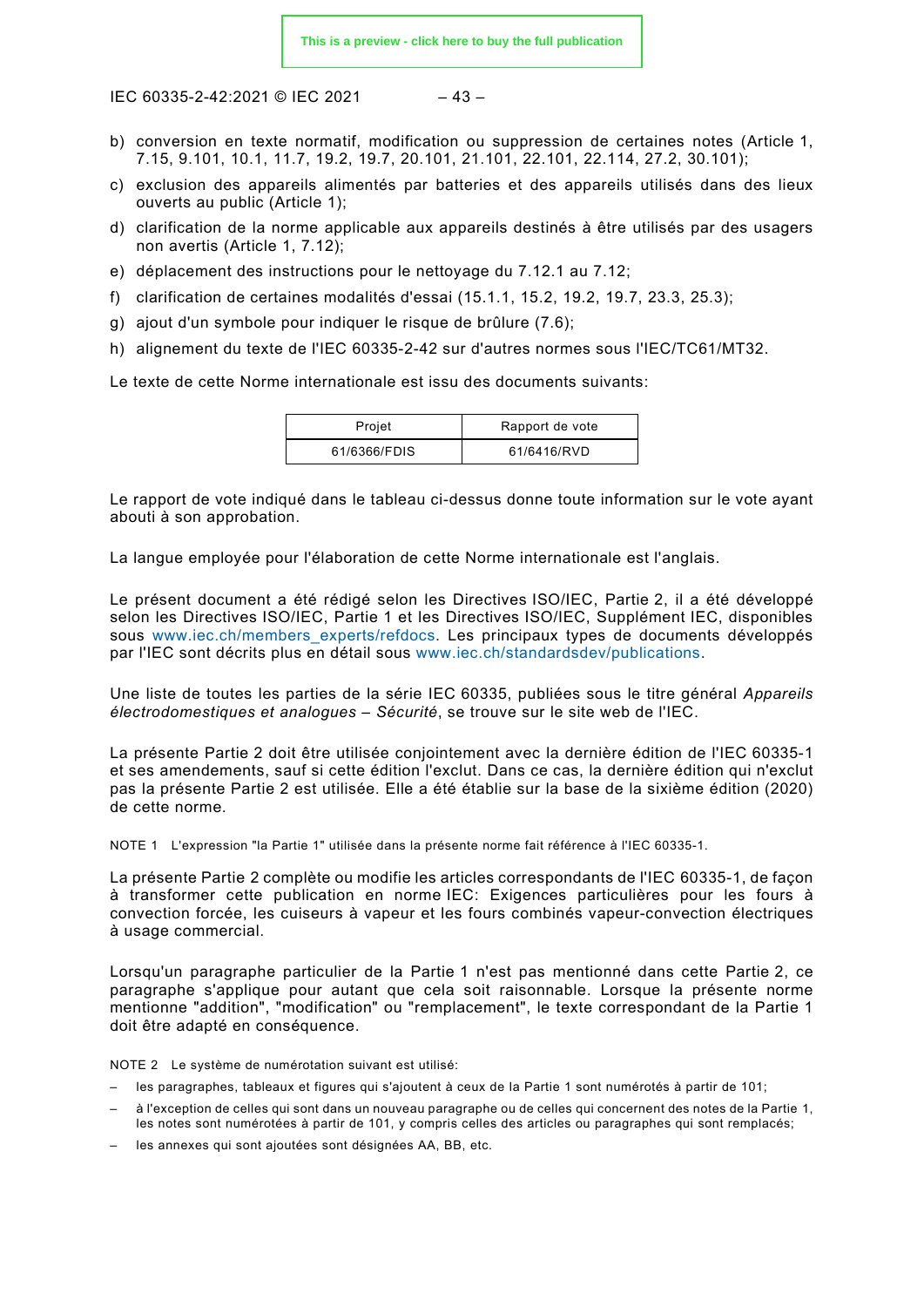– 44 – IEC 60335-2-42:2021 © IEC 2021

NOTE 3 Les caractères d'imprimerie suivants sont utilisés:

- exigences: caractères romains;
- *modalités d'essais: caractères italiques;*
- notes: petits caractères romains.

Les termes en **gras** dans le texte sont définis à l'Article 3. Lorsqu'une définition concerne un adjectif, l'adjectif et le nom associé figurent également en gras.

Le comité a décidé que le contenu du présent document ne sera pas modifié avant la date de stabilité indiquée sur le site web de l'IEC sous [webstore.iec.ch](https://webstore.iec.ch/?ref=menu) dans les données relatives au document recherché. A cette date, le document sera

- reconduit,
- supprimé,
- remplacé par une édition révisée, ou
- amendé.

NOTE 4 L'attention des Comités nationaux est attirée sur le fait que les fabricants d'appareils et les organismes d'essai peuvent avoir besoin d'une période transitoire après la publication d'une nouvelle publication IEC, ou d'une publication amendée ou révisée, pour fabriquer des produits conformes aux nouvelles exigences et pour adapter leurs équipements aux nouveaux essais ou aux essais révisés.

Le comité recommande que le contenu de cette publication soit entériné au niveau national au plus tôt 12 mois et au plus tard 36 mois après la date de publication.

Les différences suivantes existent dans les pays indiqués ci-après.

- 6.1: les appareils de la classe 01 sont admis (Japon);
- 13.2: les limites de courant de fuite sont différentes (Japon);
- 16.2: les limites de courant de fuite sont différentes (Japon).

**IMPORTANT – Le logo "colour inside" qui se trouve sur la page de couverture de ce document indique qu'il contient des couleurs qui sont considérées comme utiles à une bonne compréhension de son contenu. Les utilisateurs devraient, par conséquent, imprimer ce document en utilisant une imprimante couleur.**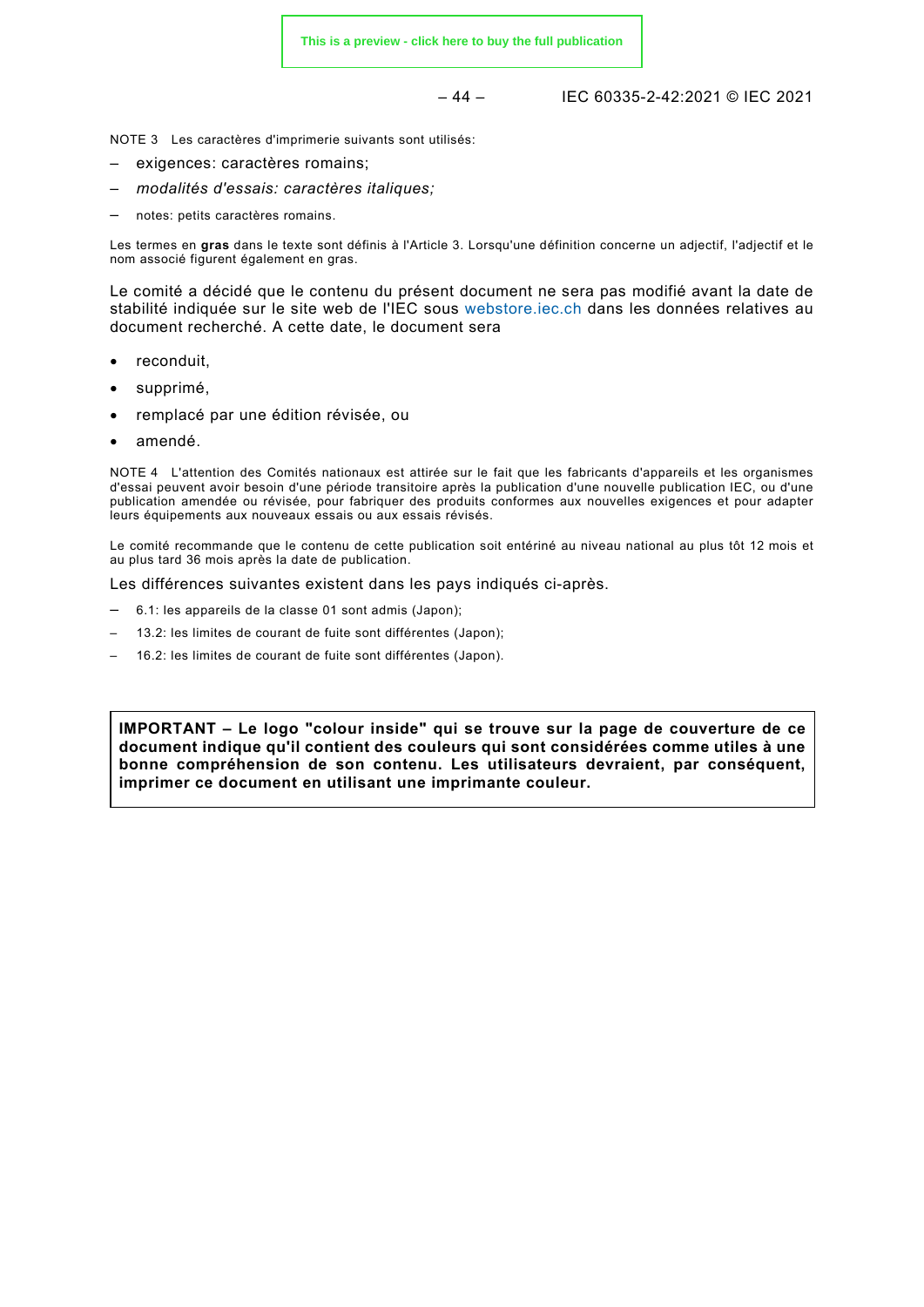<span id="page-14-0"></span>IEC 60335-2-42:2021 © IEC 2021 – 45 –

#### INTRODUCTION

Il a été considéré en établissant cette Norme internationale que l'exécution de ses dispositions était confiée à des personnes expérimentées et ayant une qualification appropriée.

Les documents de recommandations concernant l'application des exigences de sécurité pour les appareils peuvent être consultés dans les documents de support du CE 61, accessibles sur le site web de l'IEC à l'adresse:

#### <https://www.iec.ch/tc61/supportingdocuments>

Cette information est donnée à l'intention des utilisateurs de la présente Norme internationale et n'a pas pour objet de remplacer le texte normatif de la présente norme.

La présente norme reconnaît le niveau de protection internationalement accepté contre les dangers électriques, mécaniques, thermiques, liés au feu et au rayonnement des appareils, lorsqu'ils fonctionnent comme en usage normal en tenant compte des instructions du fabricant. Elle couvre également les situations anormales auxquelles on peut s'attendre dans la pratique et elle tient compte de la façon dont les phénomènes électromagnétiques peuvent affecter le fonctionnement sûr des appareils.

Cette norme tient compte autant que possible des exigences de l'IEC 60364, de façon à rester compatible avec les règles d'installation quand l'appareil est raccordé au réseau d'alimentation. Cependant, des règles nationales d'installation peuvent être différentes.

Si un appareil relevant du domaine d'application de la présente norme comporte également des fonctions couvertes par une autre Partie 2 de l'IEC 60335, la Partie 2 correspondante est appliquée à chaque fonction séparément, dans la limite du raisonnable. Si cela est applicable, on tient compte de l'influence d'une fonction sur les autres fonctions.

Lorsqu'une Partie 2 ne comporte pas d'exigences complémentaires pour couvrir les risques traités dans la Partie 1, la Partie 1 s'applique.

NOTE 1 Cela signifie que les comités d'études responsables pour les Parties 2 ont déterminé qu'il n'était pas nécessaire de spécifier des exigences particulières pour l'appareil en question en plus des exigences générales.

Cette norme est une norme de famille de produits traitant de la sécurité d'appareils et a préséance sur les normes horizontales et génériques couvrant le même sujet.

NOTE 2 Les publications horizontales, les publications fondamentales de sécurité et les publications groupées de sécurité couvrant un risque ne sont pas applicables parce qu'elles ont été prises en considération lorsque les exigences générales et particulières ont été étudiées pour la série de normes IEC 60335.

Un appareil conforme au texte de la présente norme ne sera pas nécessairement jugé conforme aux principes de sécurité de la norme si, lorsqu'il est examiné et soumis aux essais, il apparaît qu'il présente d'autres caractéristiques qui compromettent le niveau de sécurité visé par ces exigences.

Un appareil utilisant des matériaux ou présentant des modes de construction différents de ceux décrits dans les exigences de cette norme peut être examiné et essayé en fonction de l'objectif poursuivi par ces exigences et, s'il est jugé pratiquement équivalent, il peut être estimé conforme aux principes de sécurité de la norme.

NOTE 3 Les normes traitant des aspects non relatifs à la sécurité des appareils électrodomestiques sont:

- les normes IEC publiées par le comité d'études 59 concernant les méthodes de mesure d'aptitude à la fonction;
- les normes CISPR 11 et CISPR 14-1, ainsi que les normes applicables de la série IEC 61000-3 concernant les émissions électromagnétiques;
- la norme CISPR 14-2 concernant l'immunité électromagnétique;
- les normes IEC publiées par le comité d'études 111 concernant l'environnement.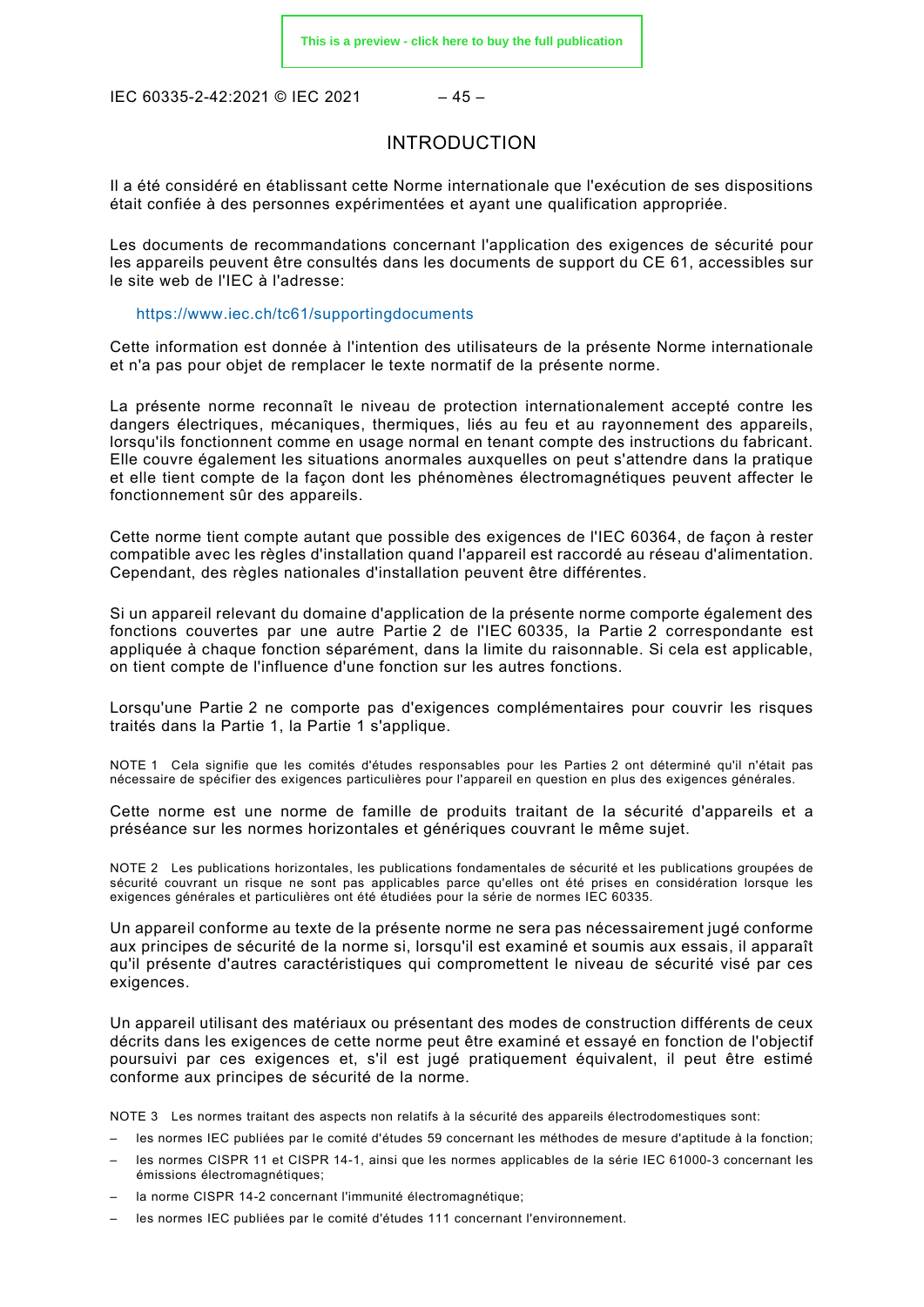$-46 -$  IEC 60335-2-42:2021 © IEC 2021

# **APPAREILS ÉLECTRODOMESTIQUES ET ANALOGUES – SÉCURITÉ –**

**Partie 2-42: Exigences particulières pour les fours à convection forcée, les cuiseurs à vapeur et les fours combinés vapeur-convection électriques à usage commercial**

#### <span id="page-15-0"></span>**1 Domaine d'application**

L'article de la Partie 1 est remplacé par le texte suivant.

La présente partie de l'IEC 60335 traite de la sécurité des **fours à convection forcée**, **cuiseurs à vapeur, fours combinés vapeur-convection** électriques à usage commercial et, à l'exclusion de toute autre utilisation, des **générateurs de vapeur**, dont la **tension assignée** est inférieure ou égale à 250 V pour les appareils monophasés raccordés entre un conducteur de phase et le conducteur de neutre et à 480 V pour les autres appareils.

Ces appareils ne sont pas destinés à un usage domestique ou analogue. Ils sont destinés à un usage commercial pour le traitement des aliments dans des zones non ouvertes au public, par exemple dans les cuisines de restaurants, les cantines, les hôpitaux et les entreprises commerciales, telles que les boulangeries et les boucheries.

La présente norme traite également des **fours à convection forcée**, des **cuiseurs à vapeur** et des **fours combinés vapeur-convection** destinés à être utilisés à bord de navires, pour lesquels l'Annexe AA informative s'applique.

La partie électrique des appareils qui utilise d'autres formes d'énergie est également comprise dans le domaine d'application de la présente norme.

Dans la mesure du possible, la présente norme traite des dangers courants que présentent ces types d'appareils.

L'attention est attirée sur le fait que:

- pour les appareils destinés à être utilisés dans des véhicules ou à bord de navires ou d'avions, des exigences supplémentaires peuvent être nécessaires;
- dans de nombreux pays, des exigences supplémentaires sont spécifiées par les organismes nationaux de la santé, par les organismes nationaux responsables de la protection des travailleurs, par les organismes nationaux responsables de l'alimentation en eau et par des organismes similaires;
- dans de nombreux pays, des exigences supplémentaires sont spécifiées pour les appareils sous pression.

La présente norme ne s'applique pas:

- aux appareils prévus exclusivement pour des usages industriels;
- aux appareils destinés à être utilisés dans des locaux qui présentent des conditions particulières, telles que la présence d'une atmosphère corrosive ou explosive (poussière, vapeur ou gaz);
- aux appareils conçus pour la production continue en masse d'aliments;
- aux fours à micro-ondes (IEC 60335-2-90);
- aux **appareils alimentés par batteries**.